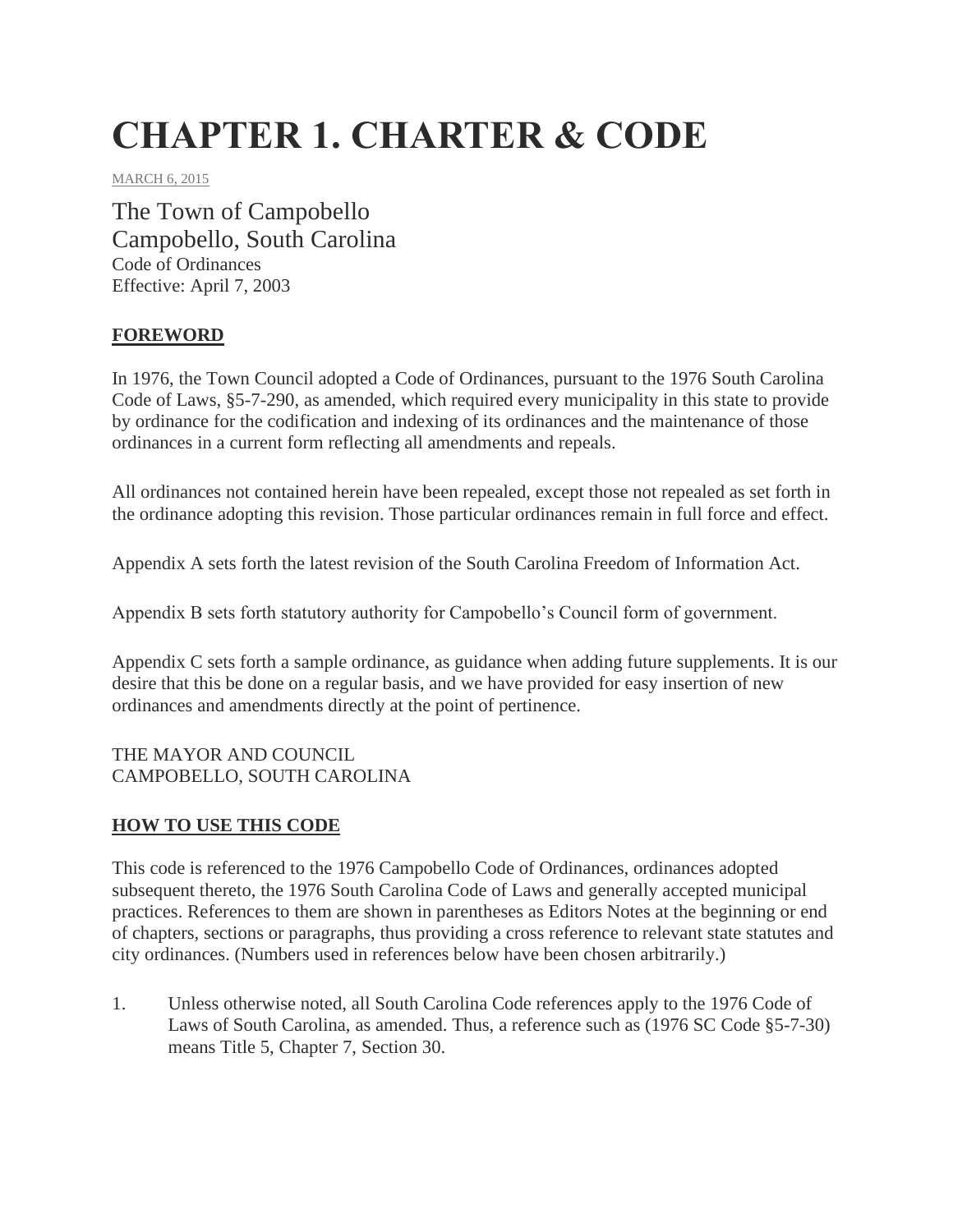- 2. Local ordinances have been referenced to the number and/or date of the ordinance. For example, a reference such as (Ord. #30. 5-8-96) or (Ord. 5-8-96) means the number and date or date of adoption of that particular ordinance respectively. For ordinances without a number, the date of adoption is used.
- 3. When CTC is used, it means the 1976 Campobello Town Code. Thus a reference such as (CTC 3-4-13) means Title 3, Chapter 4, Section 13.
- 4. Future ordinances should continue having numbers assigned to them which will provide easier reference to them when codified.

#### **AN ORDINANCE TO RECODIFY AND ADOPT THE ORDINANCES AND AMENDMENTS THERETO OF The Town of Campobello, SOUTH CAROLINA**

BE IT ORDAINED BY THE MAYOR AND COUNCIL OF THE Town OF Campobello:

- SECTION 1. There is hereby adopted a recodification of the 1976 CODE OF ORDINANCES OF THE Town of Campobello, SOUTH CAROLINA, which was compiled from ordinances adopted thereto.
- SECTION 2. This code may be referred to as the "Code of Ordinances of 2003" or the "Town of Campobello Code" or the "Town Codes."
- SECTION 3. Any act prohibited by this code, or any amendment hereto, for which a penalty is not herein prescribed, shall be punishable as a misdemeanor by fine or imprisonment, or both, to the extent permitted by the laws of South Carolina; provided, however, no fine shall exceed five hundred dollars (\$500.00) or imprisonment for a term not to exceed thirty (30) days or both. Each day any such violation shall continue shall be treated as a separate offense, unless otherwise provided. (1976 SC Code §14-25-65)
- SECTION 4. An official copy of this code shall be filed in the office of the Town Clerk and made available to persons desiring to examine the same. It shall be the express duty of the Town Clerk to ensure that all subsequent amendments to this code are inserted in the official copy, amended parts noted or removed and new amendments distributed, in the form of supplements, to the holders of this code.
- SECTION 5. All ordinances or parts of ordinances in conflict herewith, to the extent of such inconsistency, are hereby repealed; provided, however, that all ordinances pertaining to annexation; assessments; bonded indebtedness; budgets; buildings; business licenses; contracts; finances; franchises; grant agreements; leases; loans; options; planning; property conveyances; sale, lease or contract to sell lands; subdivision plats; tax levies and other charges and zoning are not repealed. The repeal of these would be contrary to and inconsistent with the intent of this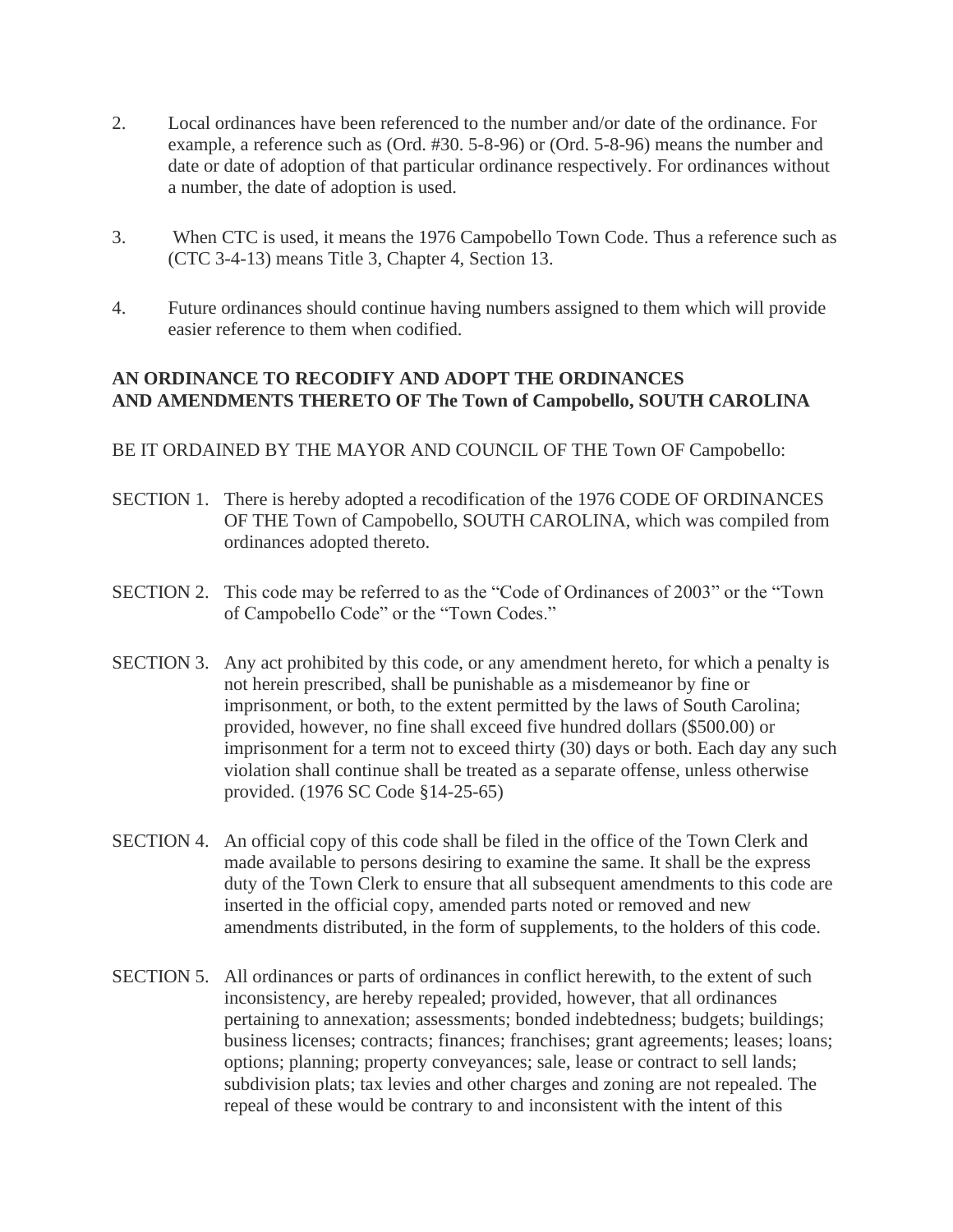ordinance, and they shall continue in full force and effect and are not repealed. Resolutions are not repealed by this code.

- SECTION 6. The repeal herein provided shall not affect any offense or act committed or any penalty or forfeiture incurred or any contract or right established or accruing before the date of this adopting ordinance.
- SECTION 7. The repeal herein provided shall not affect any ordinance or resolution promising or guaranteeing the payment of money for the municipality, or authorizing the issue of any bonds or any evidence of indebtedness or any contract assumed by the municipality nor any responsibility made prior to the enactment hereof.
- SECTION 8. It shall be unlawful for any person to change, alter or amend any part of this code, except by official action of the Mayor and Council. Anyone guilty of so doing shall be guilty of a misdemeanor and punished as provided by Section 3 of this Ordinance.
- SECTION 9. If any chapter, article, section or subsection, sentence, clause or phrase of this code is for any reason declared to be unconstitutional or invalid by a court of competent jurisdiction, such declaration shall not affect the validity of the remaining portions hereof.
- SECTION 10. All ordinances or parts of ordinances in conflict herewith are, to the extent of such conflict, hereby repealed.
- SECTION 11. This ordinance shall become effective April 1, 2003 nunc pro tunc.

#### **TABLE OF CONTENTS**

| Forward                   |   |
|---------------------------|---|
| How to use this Code      |   |
| <b>Enacting Ordinance</b> | Ш |

#### **CODE OF ORDINANCES CHAPTER**

- *1. Charter*
- Art. I. The Charter
- Art. II. The Code
- *2. Administration*
- Art. I. In General
- Art. II. Meetings of Council
- Art. III. Municipal Elections
- Art. IV. Officers, Departments, And Personnel
- Art. V. Municipal Clerk/Treasurer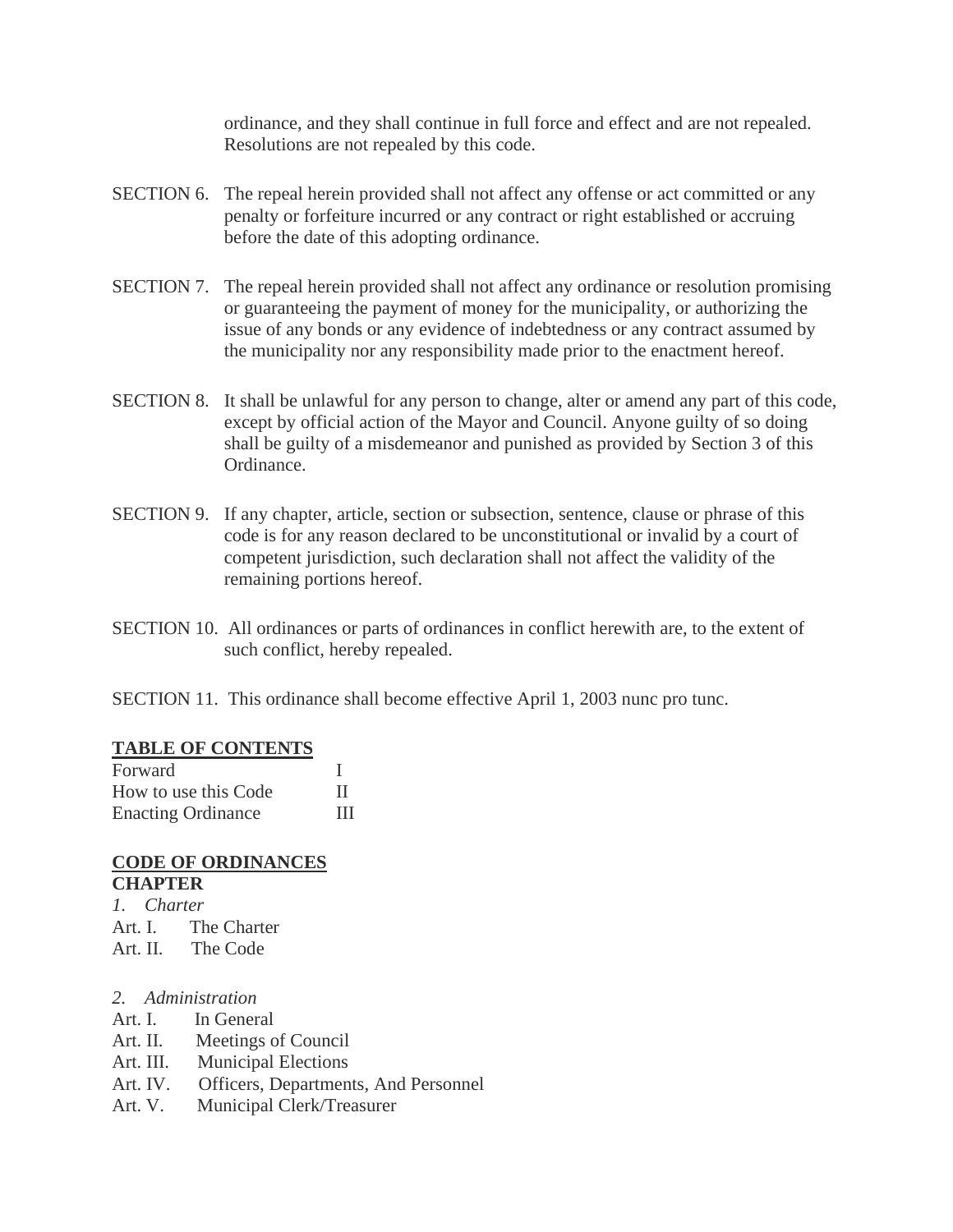- Art. VI. Municipal Attorney
- Art. VII. Holidays
- Art. VIII. Departmental Organization
- Art. IX. Responsibilities of Municipality

#### *3. Animals*

- Art. I. Bird Sanctuary
- Art. II. Animals Generally
- Art. III. Dogs
- Art. IV. Penalties
- *4. Beautification*
- Art. I. Committee
- Art. II. Penalties
- *5. Buildings and Codes*
- Art. I. In General
- Art. II. Unsafe Buildings
- Art. III. Numbers for Buildings and Property
- Art. IV. Mobile Homes
- Art. V. Fair Housing
- Art. VI. Planning Commission
- Art. VII. Flood Damage Prevention
- Art. VIII. Annexed Property
- Art. IX. Penalty

#### *6. Reserved*

- *7. Court*
- Art. I. In General
- Art. II. Juries
- Art. III. Penalties and Fines
- *8. Financial Administration and Taxation*
- Art. I. General Provisions
- Art. II. Taxation
- Art. III. Mobile Homes Taxes
- Art. IV. Purchasing
- Art. V. Business and Professional Licenses, Local Hospitality Tax
- Art. VI. Penalties

#### *9. Fire Department and Prevention*

- Art. I. Administration
- Art. II. Prohibited Acts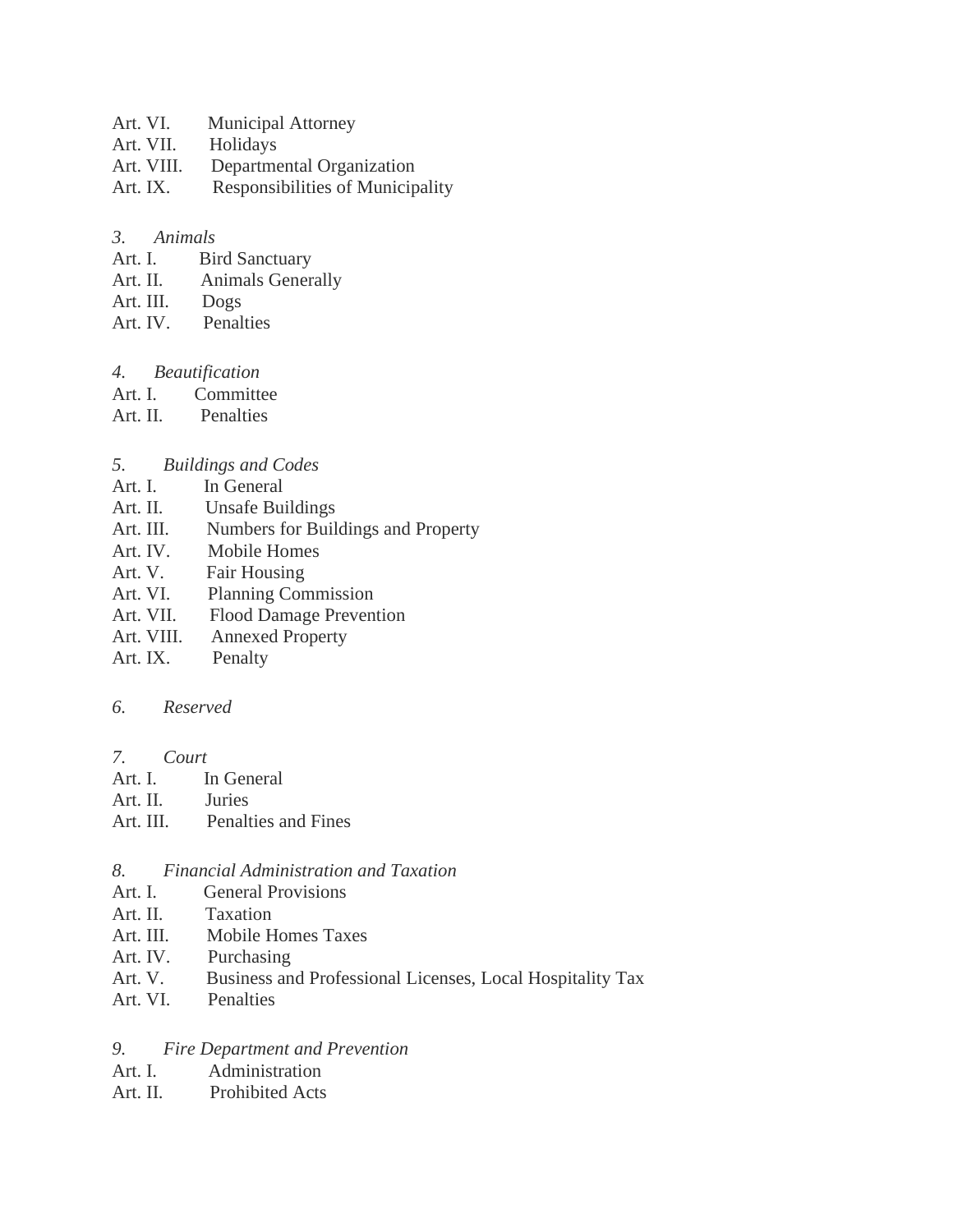- Art. III. Fireworks
- Art. IV. Fire District
- Art. V. Firemen's Insurance and Inspection Fund
- Art. VI. Controlled Burns
- Art. VII. Penalty
- *10. Health and Sanitation*
- Art. I. Board of Health
- Art. II. Health Nuisances
- Art. III. Garbage and Refuse Removal and Disposal
- Art. IV. Vacant Lots
- Art. V. Toilet Facilities
- Art. VI. Abandoned, Unoperational, And Junk Vehicles
- Art. VII. Penalty

#### *11. Parks and Playgrounds*

- Art. I. In General
- Art. II. Penalties

#### *12. Police Department*

- Art. I. In General
- Art. II. Rules of Conduct
- Art. III. Rules of Procedure
- Art. IV. Interference
- Art. V. Vehicle Operation
- Art. VI. Penalties
- *13. Public Peace . Offenses*
- Art. I. Ordinance Summons
- Art. II. Alcoholic Beverages
- Art. III. Amusements . Devices
- Art. IV. Offenses Against Morality,Decency and Public Welfare
- Art. V. Offenses Against the Peace Public Policy
- Art. VI Offenses Against Property
- Art. VII. Offenses Against the Person
- Art. VIII. Parades . Demonstrating. Picketing
- Art. IX. Penalties

#### *14. Yard and/or Garage Sales*

- *15. Soliciting . Postings . Advertising*
- Art. I. Soliciting
- Art. II. Postings, Signs, Banners,etc
- Art. III. Advertising Noises
- Art. IV. Penalties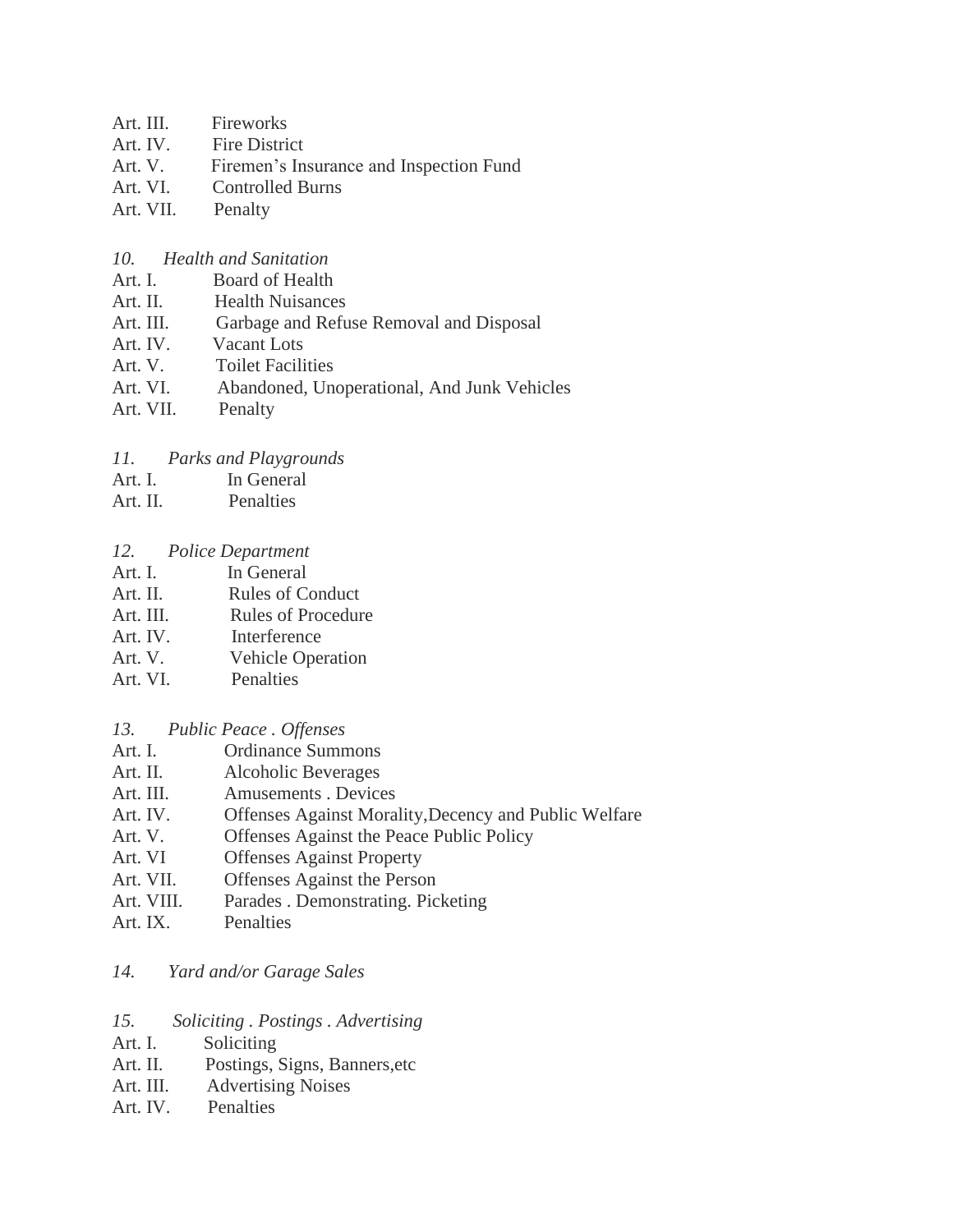- *16. Streets & Sidewalks*
- Art. I. In General
- Art. II. Unlawful Acts
- Art. III. Excavations
- Art. IV. Littering
- Art. V. Penalties
- *17. Public Utilities*
- Art. I. Charter Communications
- Art. II. MACA-Telecommunications
- Art. III. Duke Power Energy Corp.
- *18. Vehicles. Traffic*
- Art. I. In General
- Art. II. Moving Traffic
- Art. III. Parking . Standing . Stopping
- Art. IV. Funerals
- Art. V. Abandoned Vehicles . Junk
- Art. VI. Bicycles
- Art. VII. Pedestrians
- Art. VIII. Railroads
- Art. IX. Careless Operation
- Art. X. Penalties

#### **Appendices**

- Appendix A. Freedom of Information Act
- Appendix B. Sample Ordinance form, with instructions Appendix C. Excerpt: Code of Laws of South Carolina 1976 Title 5, Chapter 11 Form of Government: Council Appendix D. List of Ordinances not codified

## **Index**

## **Exhibits**

Exhibit 1. Schedule of Rates and Fees

## **CHAPTER 1. CHARTER**

#### **ARTICLE 1. THE CHARTER**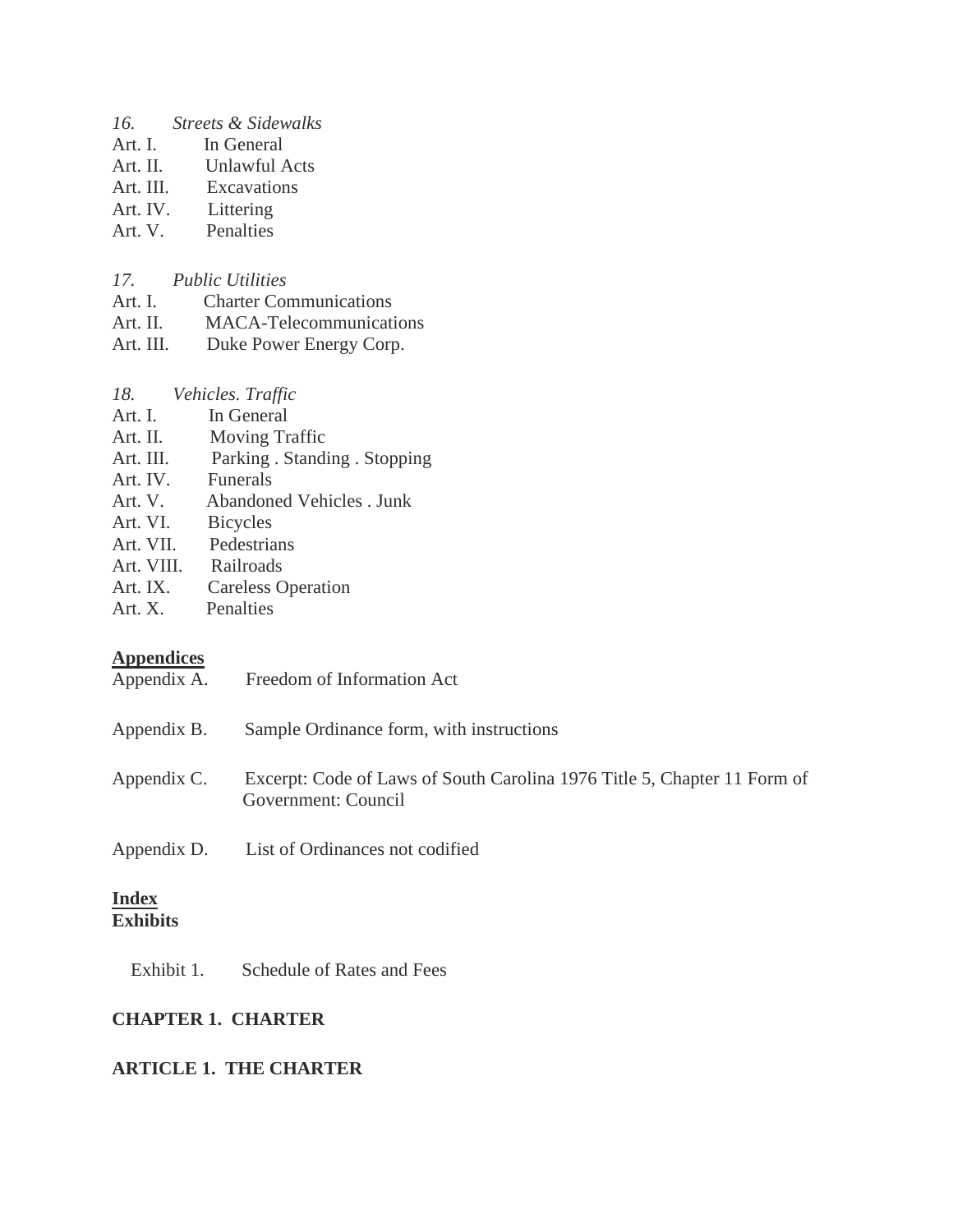#### **ARTICLE II. THE CODE**

- 1.201. Code Designated and Cited.
- 1.202. Provisions Considered as Continuation of Existing Ordinances.
- 1.203. Severability of Parts of Code.
- 1.204. Catch lines or Catchwords of Sections.
- 1.205. Definitions.
- 1.206. Rules of Construction.
- 1.207. General Penalty. Continuing Violations.
- 1.208. Liability of Corporations; Their Agents, etc.
- 1.209. Effect of Repeal or Expiration of Ordinance.
- 1.210. Amendments to Code.
- 1.211. Altering Code.
- 1.212. Prosecution where Different Penalties Exist.
- 1.213. Municipal Seal.

## **CHAPTER 1. CHARTER**

#### **ARTICLE I. THE CHARTER**

Editor's Note. In 1975, the South Carolina Legislature enacted into law Act 283 which has become known as "The Home Rule Act." It revised Article VIII (Local Government) of the South Carolina Constitution.

The municipalities of this state were required to adopt by ordinance one of three prescribed forms of local government:

- 1. The Mayor-Council form,
- 2. The Council form and
- 3. The Council-Manager form.

The form adopted was required to be "…the form most nearly corresponding to the form in effect in the particular municipality on March 1, 1974 as determined by the municipal governing body."

(1976 SC Code §5-5-10)

The Town Council adopted the Council form, which met that criteria, and the Secretary of State issued a confirming Certificate of Incorporation which is shown on the following page.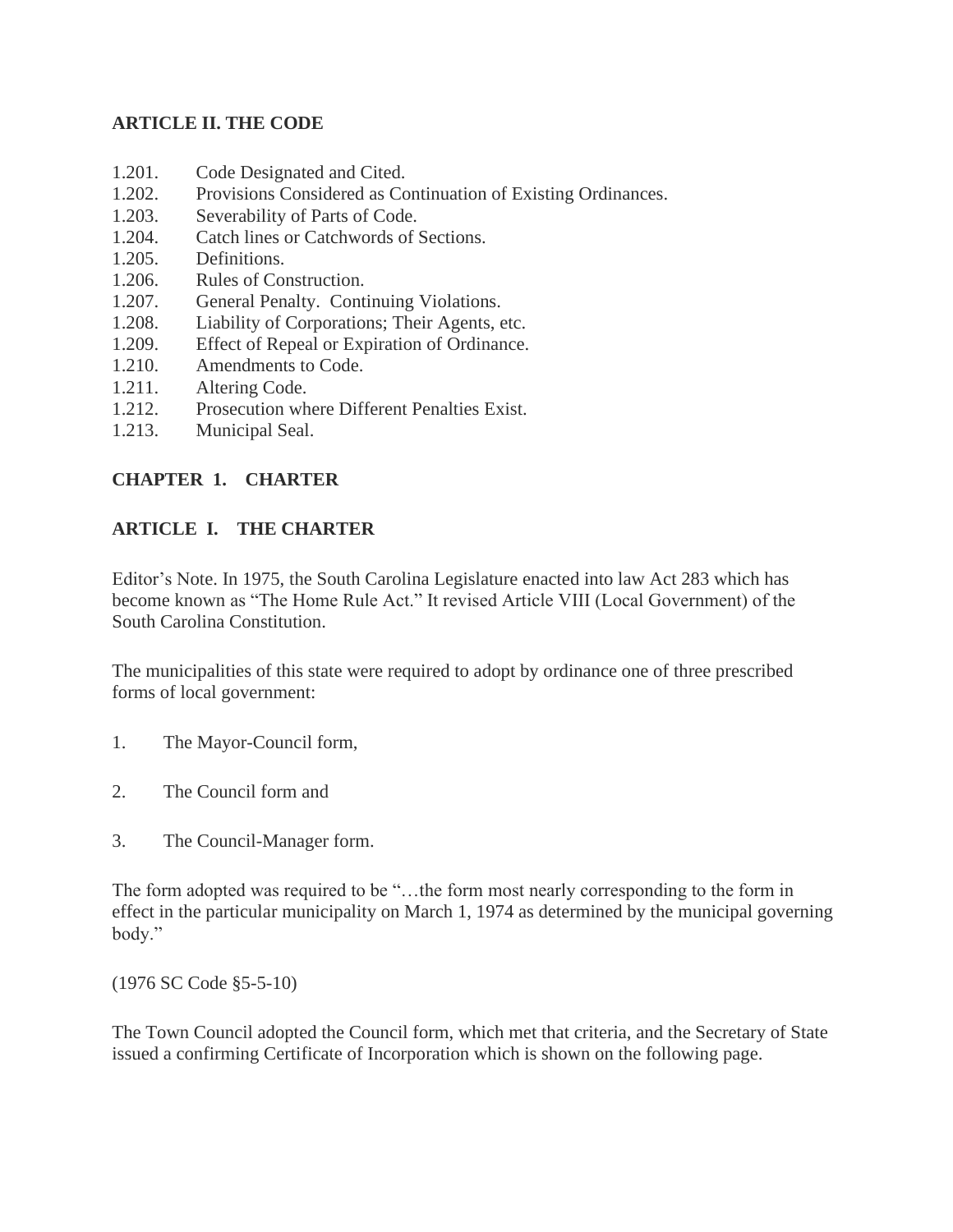Statutory authority for this form of government can be found at Title 5, Chapter 11, 1976 South Carolina Code of Laws, and a reprint of that authority is included in this code as Appendix C.

THE STATE OF SOUTH CAROLINA BY THE SECRETARY OF STATE

WHEREAS, the municipality of Campobello, S. C. is incorporated under the laws of the State of South Carolina.

AND WHEREAS, a charter has been issued to the above municipality of Campobello, S. C. (February 9,1882)

AND WHEREAS, Section 47-20 of the 1962 Code of Laws, as amended, requires that all municipalities to adopt a specific form of government.

AND WHEREAS, an ordinance was filed with the Secretary of State on July 6 1976, setting forth:

FIRST: The name of the municipality is Town of Campobello, S.C,

SECOND: The form of government adopted is Council form of government.

NOW THEREFORE, I.0. Frank Thornton, Secretary of State, by virtue of authority vested in me by section 47-22 of the 1962 Code, as amended, do hereby issue to the municipality of the Town of Campobello, S.C., this Certificate of Incorporation with the privileges, powers and immunities, and subject to the limitations prescribed in Act. No. 283 of 1975.

GIVEN under my Hand and Seal of the State, This the 6th day of July in the year of our Lord one thousand nine hundred and 1976, and in the two hundred and first year of the Independence of the United States of America. Secretary of State.

## **ARTICLE II. THE CODE**

## **1.201. HOW CODE DESIGNATED AND CITED.**

The ordinances embraced in this and following chapters and sections constitute and are designated as "The Code of Ordinances of Campobello, South Carolina" and may be so cited. They may be cited also as the "Campobello Town Code" or "The Town Code."

#### **1.202. PROVISIONS CONSIDERED AS CONTINUATION OF EXISTING ORDINANCES.**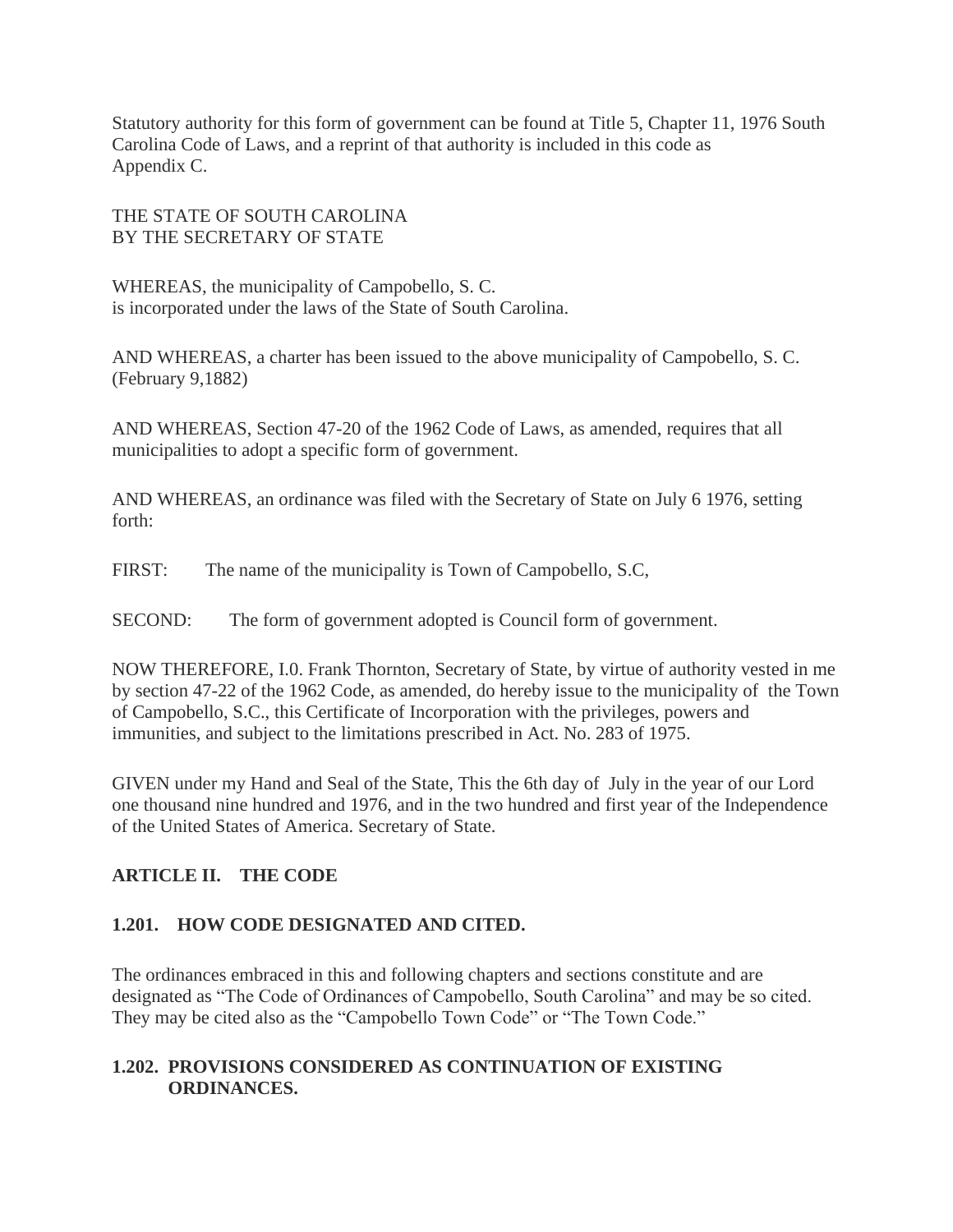The provisions appearing in this Code, .as far as they are the same as those ordinances existing at the time of the adoption hereof, shall be considered as a continuation thereof and not as new enactments.

## **1.203. SEVERABILITY OF PARTS OF CODE.**

It is hereby declared to be the intention of the Mayor and Council, that if any section, paragraph, sentence, clause or phrase of this Code shall be declared unconstitutional by the valid judgment or decree of any court of competent jurisdiction, such unconstitutionality shall not affect any of the remaining phrases, clauses, sentences, paragraphs, and sections of this Code since the same would have been enacted without the incorporation in this Code of any such unconstitutional phrase, clause, sentence, paragraph or section.

## **1.204. CATCH LINES OR CATCHWORDS OF SECTIONS.**

The catch lines of the several sections of this Code printed in capital letters, a different type or underlined are intended as mere catchwords to indicate or emphasize the contents of such sections, not as any part of the section, nor unless expressly so provided, shall they be so deemed when any of such sections, including the catch lines, are amended or re-enacted.

## **1.205. DEFINITIONS.**

In the construction of this Code and all other ordinances, the following definitions shall be observed, unless the context clearly requires otherwise:

AND, OR The word "and" may be read as "or" and the word "or" may be read as "and" where the sense requires it,

BOND -When bond is required, an undertaking in writing shall be sufficient.

BUSINESS DISTRICT shall mean the territory contiguous to and including a street when fifty per cent or more of the frontage thereon for a distance of three hundred feet or more is occupied by buildings in use for business.

CLERK shall mean the Municipal Clerk. As provided in §5-7-220 of the 1976 South Carolina Code of Laws. However, the title may be used interchangeably with, "Clerk", "Town Clerk" or, if one person holds both positions, "Clerk/Treasurer."

CODE shall mean the October 1, 1976 Town Code or this code, as the text indicates.

COMPUTATION OF TIME shall mean the time within which an act is to be done and be computed by excluding the first day and including the last, and if the last day be Sunday or a legal holiday, that shall be excluded.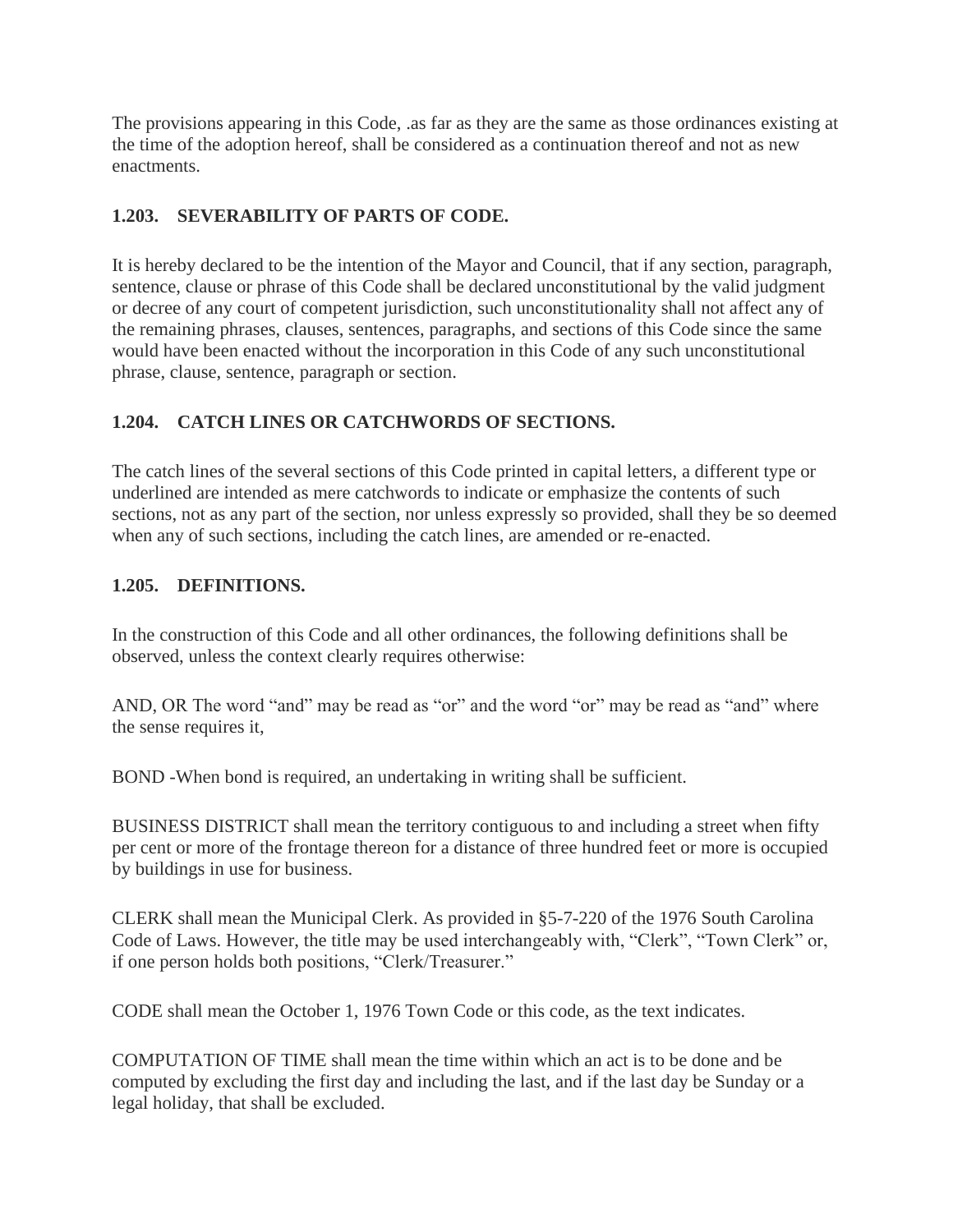CORPORATE LIMITS shall mean the legal boundary of The Town of Campobello.

COUNCIL, MAYOR AND COUNCIL OR TOWN COUNCIL shall mean the Mayor and Council of The Town of Campobello, as defined in the 1976 South Carolina Code of Laws, Section 5-11-20.

COUNTY shall mean the County of Spartanburg.

COURT shall mean the Municipal Court of The Town of Campobello.

DAY shall mean a period of twenty-four  $(24)$  hours.

DELEGATION OF AUTHORITY shall mean that whenever a provision or section of this code appears requiring the head of a department of the town to do some act or make certain inspections, it shall be construed to authorize the head of the department to designate, delegate and authorize subordinates to perform the required act or make the required inspection, unless the terms of the provision or section expressly designate otherwise.

DHEC shall mean the South Carolina Department of Health and Environmental Control.

DOMESTIC ANIMAL shall mean any of various animals (as the horse or sheep) domesticated so as to live and breed in a tame condition.

EMERGENCY VEHICLE shall mean vehicles of the fire and police departments, ambulances and/or emergency vehicles or public service corporations as are designated by the Police or Fire Chief

INTERPRETATION shall mean in the interpretation and application of any provision of this code, it shall be held to the minimum requirements adopted for the promotion of the public health, safety, comfort, convenience and general welfare. Where any provision of this code imposes greater restrictions upon the subject matter than the general provision imposed by this code, the provision imposing the greater restriction or regulation shall be deemed to be controlling.

JUNK shall mean old iron, glass, paper or other waste that may be used in some form again; second hand, or worn or discarded articles, clutter, something of poor quality or of little meaning, worth or significance, including abandoned automobile parts or abandoned vehicles.

JUNKYARD shall mean a yard or area used to store sometimes resalable junk.

KEEPER AND/OR PROPRIETOR shall mean and include persons, firms, associations, corporations, clubs and partnerships, whether acting by themselves or through a servant, agent or employee.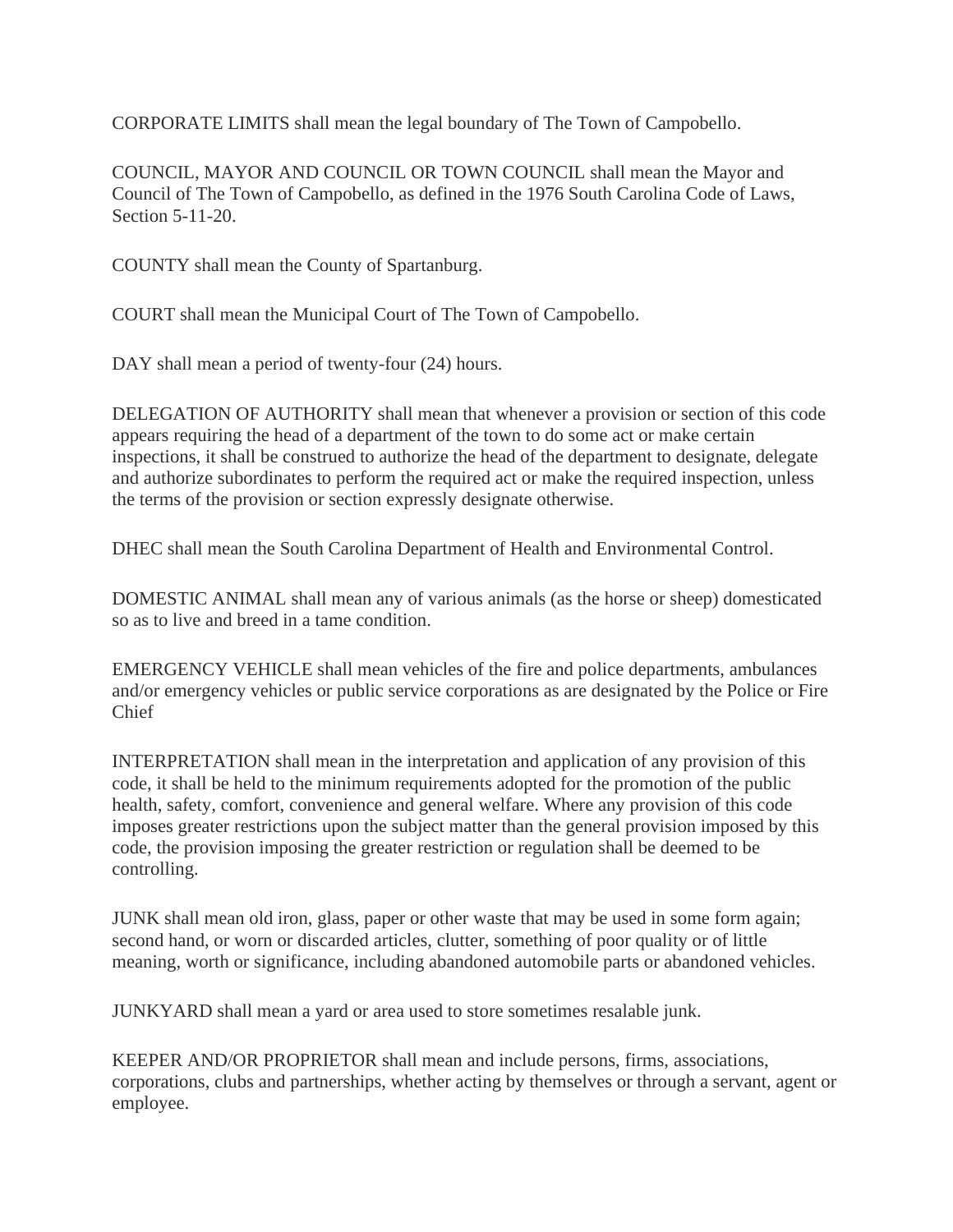LIVESTOCK shall mean animals kept or raised for use or pleasure, especially farm animals kept for use and profit.

MAY shall be permissive.

MONTH shall mean a calendar month, unless defined otherwise.

MUNICIPALITY may be used interchangeably with "town" and shall mean the entire area within the corporate limits of The Town of Campobello.

NAME OF MAYOR AND COUNCIL, OR OTHER OFFICER shall be construed as though the words "of The Town of Campobello" were added.

NONTECHNICAL AND TECHNICAL WORDS shall apply to the usage of such words. Words and phrases shall be construed according to the common and approved usage of the language; but technical words and phrases and such others as may have acquired a peculiar and appropriate meaning in law shall be construed and understood according to such meaning.

NUMBER See "Rules of Construction." (1 .306 of this chapter.)

OATH, SWEAR SWORN shall be construed to include an affirmation in all cases in which, by law, an affirmation may be substituted for an oath, and in such cases, the words "swear" and "sworn" shall be the equivalent to words "affirm" and "affirmed" and vice versa.

OWNER shall mean and include, when applied to a building or land, any part-owner, joint owner, tenant in common, joint tenant or tenant by the entirety, of the whole or part of such building or land.

PERSON shall include a corporation, firm, partnership, association, organization and any other group as a unit, as well as an individual or individuals.

PERSONAL PROPERTY shall include every species of property, except real property, as defined in this Section.

PRECEDING, FOLLOWING shall mean the next before and the next after, respectively. PROPERTY shall include real and personal property.

PUBLIC PLACE shall mean any park, cemetery, school yard or open space adjacent thereto, including all other properties owned or controlled by public authority.

REAL PROPERTY AND REAL ESTATE shall include lands, tenements and the hereditaments.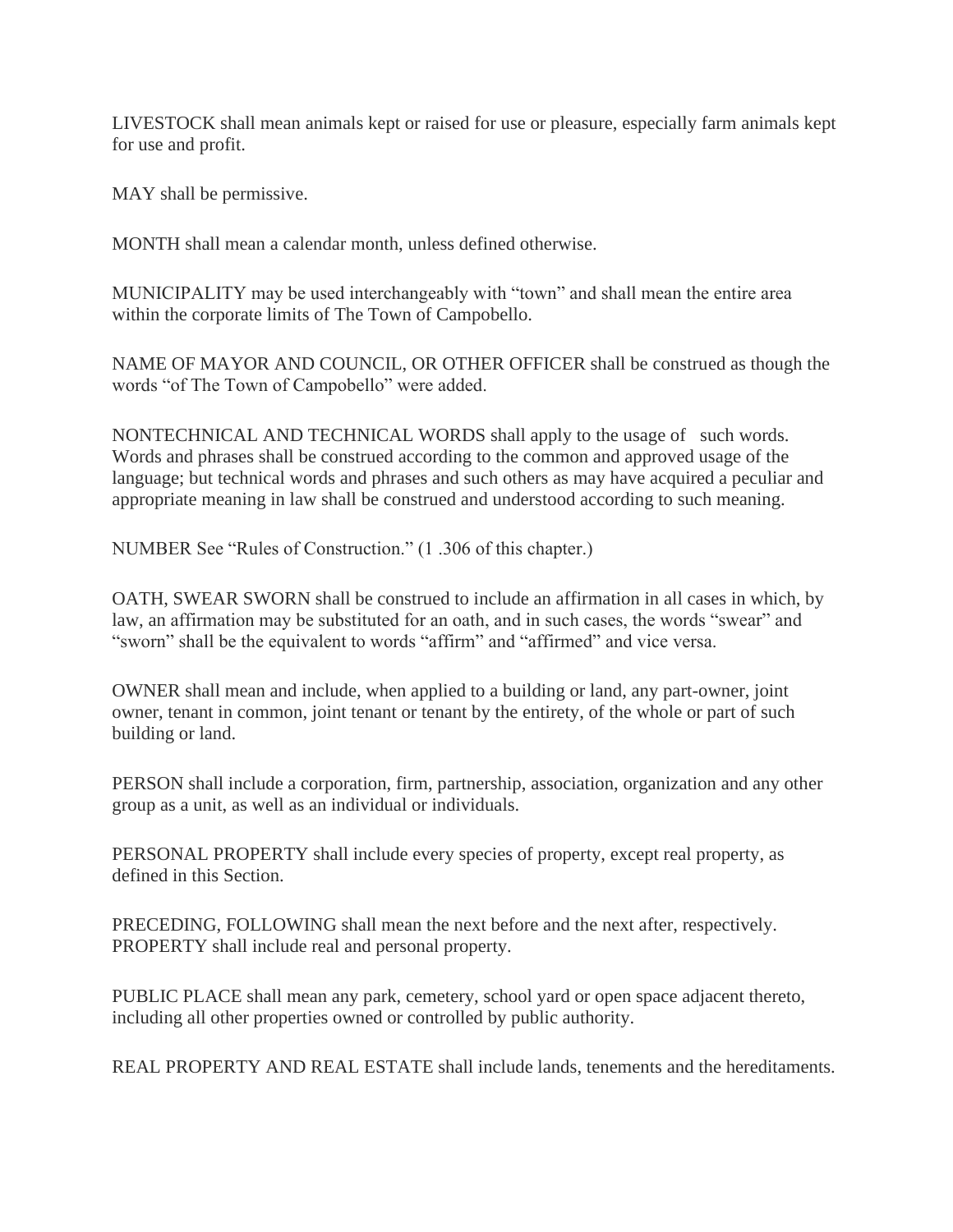RESIDENCE shall be construed to mean the place adopted by a person as his place of habitation, and to which, whenever he is absent, he has the intention of returning. When a person eats at one place and sleeps at another, the place where the person sleeps shall be deemed as his residence.

RESIDENCE DISTRICT shall mean territory contiguous to and including a street not comprising a business district when the property on such street for a distance of three hundred feet or more is in the main improved with dwellings or dwellings and buildings in use with residences.

ROAD WAY shall mean that portion of a street improved, designed ordinarily used for vehicular travel.

SC DOT shall mean the South Carolina Department of Transportation.

SEAL shall mean the corporate seal of the town, as may be adopted by the Council.

SHALL- shall be mandatory.

SIDEWALK shall mean any portion of a street between the curb line, or the lateral lines of a roadway where there is no curb and the adjacent property line intended for the use of pedestrians.

SIGNATURE OR SUBSCRIPTION shall mean a "mark," when a person cannot write. STATE shall mean The State of South Carolina.

STREET shall include streets, avenues, boulevards, highways, roads, alleys, lanes, bridges, and all other public thoroughfares and shall mean the entire width thereof between abutting property lines. It shall be construed to include a sidewalk or footpath, unless the contrary is expressed or unless such construction would be inconsistent with the manifest intent of the Council.

TAX COLLECTOR shall mean the Spartanburg County Treasurer.

TENANT OR OCCUPANT when applied to a building or land, shall include any person who occupies the whole or part of such building or land, whether alone or with others.

TREASURER shall mean the Municipal Treasurer, if appointed separately from the Town Clerk.

WRITING The words "writing" or "written" shall include printing and any other mode of representing words and letters.

## **1.206. RULES OF CONSTRUCTION.**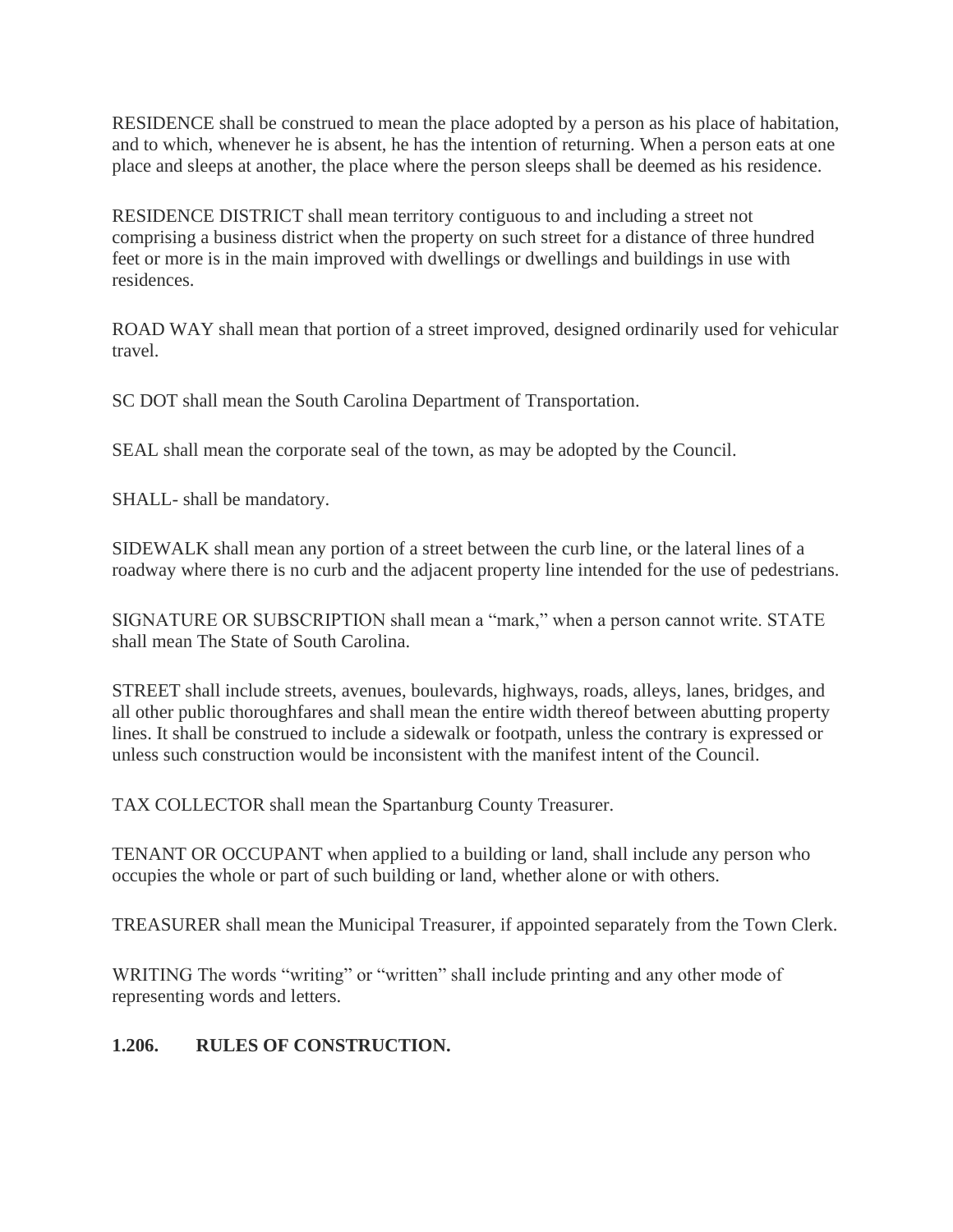As used in this code and all ordinances, in all cases in which the spirit and intent may require it, the following shall apply:

- 1. Any word importing the singular number shall be held to include the plural and all words in the plural shall apply also to the singular.
- 2. All words importing the masculine gender shall apply to females also and words in the feminine gender shall apply to males.
- 3. All words importing the present tense shall apply to the future, also.

## **1.207. GENERAL PENALTY. CONTINUING VIOLATIONS.**

Whenever in this code or in any ordinance, resolution, rule, regulation or order promulgated by any agency or officer thereof under authority duly vested in him or it, any act is prohibited or is made or declared to be unlawful or an offense or misdemeanor, or the doing of any act is required, where no specific penalty is provided for the violation thereof, the violation of any such provisions of this Code, ordinance, resolution, rule, regulation or order shall be punished by a fine not exceeding five hundred (\$500) dollars or by imprisonment for a period not exceeding thirty (30) days, or both plus any assessments that may be due; provided, however, that no penalty shall exceed the penalty provided by state law for similar offenses. Each day any violation of this Code or any ordinance, rule or regulation shall continue shall constitute a separate offense. (1976 SC Code §14-25-65)

## **1.208. LIABILITY OF CORPORATIONS; THEIR AGENTS, ETC.**

- a. Any violation of this code by any officer, agent or other person acting for or employed by any corporation or unincorporated association or organization, while acting within the scope of his office or employment, shall in every case also be deemed to be a violation by such corporation, association or organization.
- b. Any officer, agent or other person acting for or employed by any corporation or unincorporated association or organization shall be subject and liable to punishment as well as such corporation or unincorporated association or organization for the violation by it of any provision of this code, where such violation was the act or omission, or the result of the act, omission or order of any such person.

## **1.209. EFFECT OF REPEAL OR EXPIRATION OF ORDINANCE.**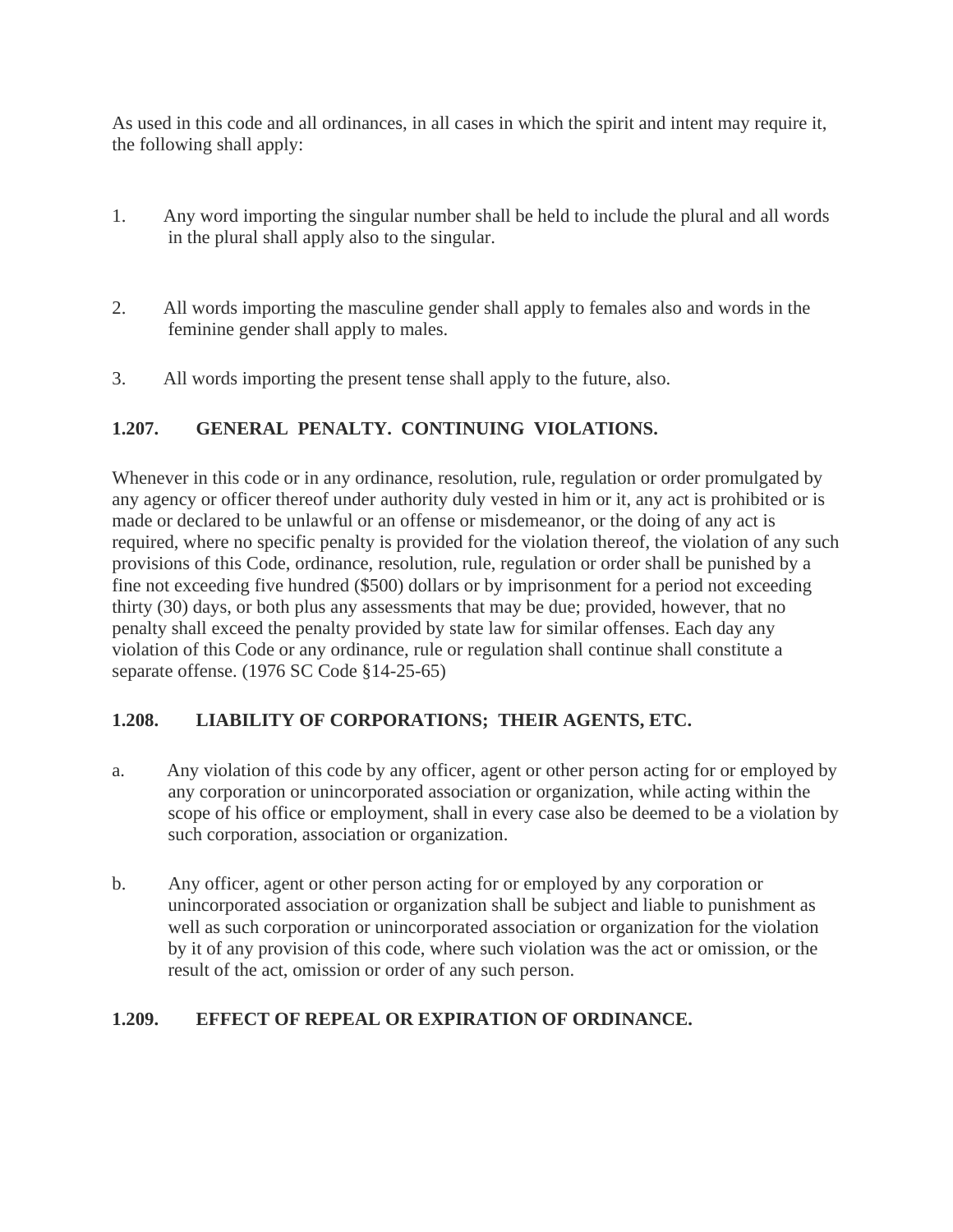The repeal of an ordinance, or its expiration by virtue of any provision contained therein, shall not affect any right accrued, any offense committed, any penalty or punishment incurred or any proceeding commenced before the repeal took effect or the ordinance expired.

## **1.210. AMENDMENTS TO CODE.**

- a. All ordinances adopted subsequent to this Code of Ordinances, which amend, repeal or in any way affect this Code of Ordinances, may be numbered in accordance with the numbering system of this code and printed for inclusion herein, in the case of repealed chapters, sections and subsections, or any part thereof by subsequent ordinances, such repealed portions may be excluded from the code by omission from reprinted pages affected thereby.
- b. Amendments to any of the provisions of this code may be made by amending such provisions by specific reference to the section number of this code in substantially the following, but not necessarily the exact language: "that Section xxx of the Town Code of the Town of Campobello is hereby amended as follows " The new provisions may then be set out in full as enacted; the text and numbering system consistent with this code.
- c. In the event a new section not heretofore existing in the code is to be added, the following language may be used: "...that the Campobello Town Code, 2002 is hereby amended by adding a section, to be numbered which section shall read as follows: …." The new section shall then be set out in full. The sections of this ordinance may be renumbered to accomplish such intention.
- d. All sections, articles, chapters or provisions desired to be repealed shall be specifically repealed by section, article or chapter number, as the case may be.

(Editor's Note. Please refer to Appendix B for detailed guidance when preparing ordinances.)

## **1.211. ALTERING CODE.**

It shall be unlawful for any person to change or amend by additions or deletions, any part or portion of this code, or to insert or delete pages, or portions thereof, or to alter or tamper with such code in any manner whatsoever, which may cause the laws of this municipality to be misrepresented thereby. Any person, firm or corporation violating this section shall be punished as provided in §1.307 hereof.

## **1.212. PROSECUTION WHERE DIFFERENT PENALTIES EXIST.**

In all cases where the same offense may be made punishable, or shall be created by different clauses or sections of the ordinances of the municipality, the prosecuting officer may elect under